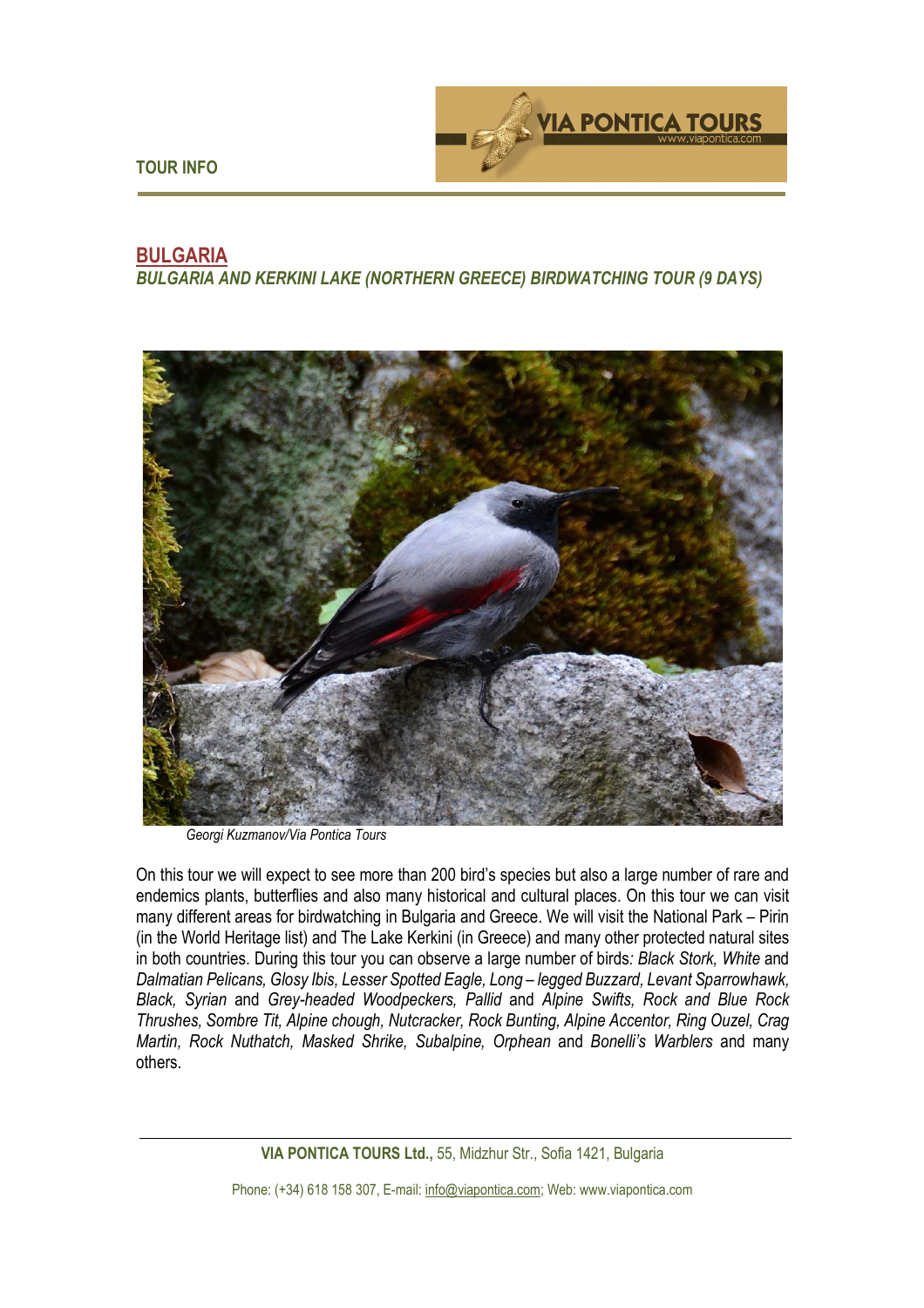# **Day by day Itinerary**

## **Day 1**

Arrival at the Sofia Airport and we will travel to the mountains of Rila and Pirin and we will explore the slopes near the Belmeken Dam. Late in the afternoon we will arrive to our hotel close to the town of Bansko. We will spend two overnights there.

## **Day 2**

We will spend a day in the Pirin Mountain near Vihren Peak (2914m). We will make a short walk from Vihren Hut to Bunderitsa Hut and there we can observe many interesting birds*: Alpine chough, Nutcracker, Rock Bunting, Alpine Accentor, Ring Ouzel,* etc. Afterwards we will return to our hotel for a second overnight.

## **Day 3**

After breakfast we will travel to the South part of Bulgaria. We will spend the time exploring the Kresna Gorge and the Struma River Valley. This gorge is a part of the famous bird migratory corridor called Via Aristotelis. In Tissata natural reserve, a landscape with predominantly Mediterranean Flora we can observe many birds, and especially *Rock* and *Blue Rock Thrushes, Somber Tit, Red-rumped Swallow, Syrian Woodpecker, Barred, Subalpine* and *Orphean Warblers, Lesser Grey, Red-backed*  and *Woodchat Shrikes* and many others species. We will also visit the biggest monastery in Bulgaria included in the Unesco list of World Heritage - The Monastery of Rila. Late in the afternoon we will arrive in the town of Melnik - a picturesque historic village famous for its locally produced wines. We will spend at this town two nights.

#### **Day 4**

On these days we will explore the region around the town of Melnik and the Rozhen Monastery. We expect to see many birds: *Sombre Tit, Roller, Bee-eater, Hoopoe, Rock Sparrow,* many warblers. Late in the afternoon we will return to our hotel. We will visit a typical wine cave and we will taste some regional wines. We can also visit the beautiful monastery of Rozhen

#### **Day 5**

On this day we will make a short transfer to the lake Kerkini in Greece (around 50 km.) We will explore the region around the lake. We expect to see many birds like *Dalmatian* and *White Pelicans, Pygmy Cormorant, Spoonbill, Glossy Ibis, Black Kite, Long-Legged Buzzard, Levant Sparrowhawk, Red-footed Falcon*, many warblers, etc. Late in the afternoon we will arrive in our hotel close to the lake of Kerkini. We will spend two nights there.

#### **Day 6**

A second day to explore the region of the lake Kerkini. In the morning we will take a boat and we will explore the lake.